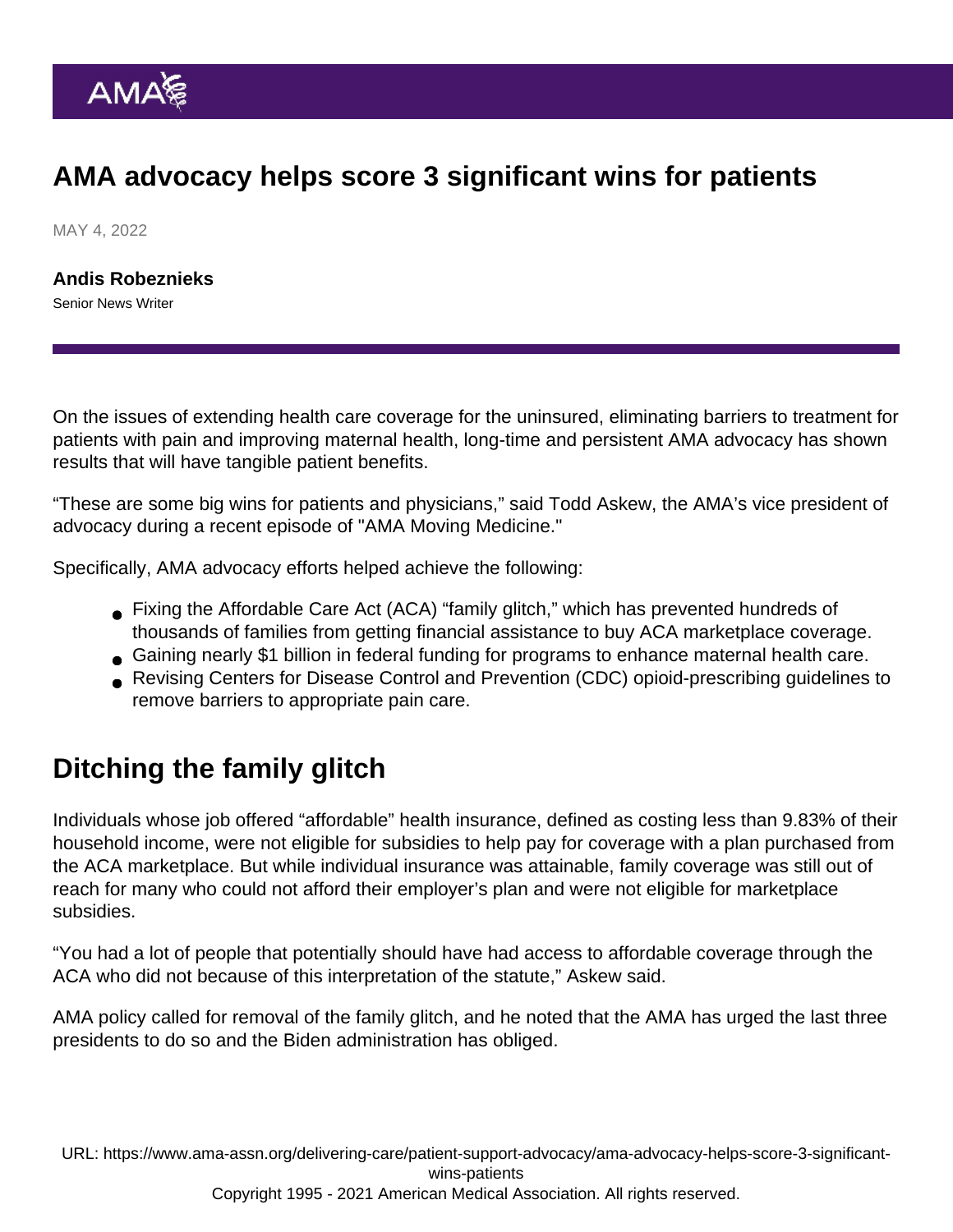"It's just a further strengthening of the Affordable Care Act's promise that families will have access to affordable health insurance," Askew said. "It's a great thing."

Learn why the AMA advocated to [nix the "family glitch" and make these other ACA fixes.](https://www.ama-assn.org/about/leadership/time-nix-family-glitch-and-make-these-other-aca-fixes)

## Revising CDC prescribing guidelines

The CDC's 2016 opioid-prescribing guidelines included specific limits on dosage and lengths of prescriptions, which some states, insurance companies and pharmacies turned into unbending regulations that failed to accommodate patients whose conditions required higher doses and longer treatment.

"That presented a real dilemma for patients who had real problems with pain that was not addressed by those lower limits or shorter durations," Askew said. "The AMA has had a very strong voice here in pressing CDC to clarify and to say these are not supposed to be absolute limits—this is general guidance."

The AMA detailed its concerns in a [17-page letter to the CDC](https://searchlf.ama-assn.org/letter/documentDownload?uri=/unstructured/binary/letter/LETTERS/2020-6-16-Letter-to-Dowell-re-Opioid-Rx-Guideline.pdf) (PDF) two years ago. Agency officials listened and the limits on dosage and duration have been removed from a draft of the revised guidelines.

The CDC also notes that its guidelines should not be "a replacement for clinical judgment or individualized, person-centered care."

While noting that there's still considerable work remaining to achieve CDC's stated goal of supporting individualized patient care determinations, in [a letter to the CDC in April](https://searchlf.ama-assn.org/letter/documentDownload?uri=/unstructured/binary/letter/LETTERS/2022-4-11-Letter-to-Jones-re-2022-CDC-Proposed-Clinical-Guidelines-for-Prescribing-Opioids-v2.pdf) (PDF), the AMA commended the agency for recognizing the harms done to patients and physicians by the misapplication of the guidelines and their "rigid numeric thresholds."

## Funding for maternal health

The recently passed Consolidated Appropriations Act, 2022, which funds the federal government for the remainder of its fiscal year included nearly \$1 billion for maternal health priorities, including:

- \$83 million for safe motherhood and infant health programs at the CDC, including [maternal](https://policysearch.ama-assn.org/policyfinder/detail/maternal mortality?uri=/AMADoc/HOD.xml-H-60.909.xml) [mortality review committees](https://policysearch.ama-assn.org/policyfinder/detail/maternal mortality?uri=/AMADoc/HOD.xml-H-60.909.xml) and perinatal quality collaboratives
- \$748 million for block grants to fund programs supporting the health and well-being of mothers, children and families

URL: [https://www.ama-assn.org/delivering-care/patient-support-advocacy/ama-advocacy-helps-score-3-significant](https://www.ama-assn.org/delivering-care/patient-support-advocacy/ama-advocacy-helps-score-3-significant-wins-patients)[wins-patients](https://www.ama-assn.org/delivering-care/patient-support-advocacy/ama-advocacy-helps-score-3-significant-wins-patients)